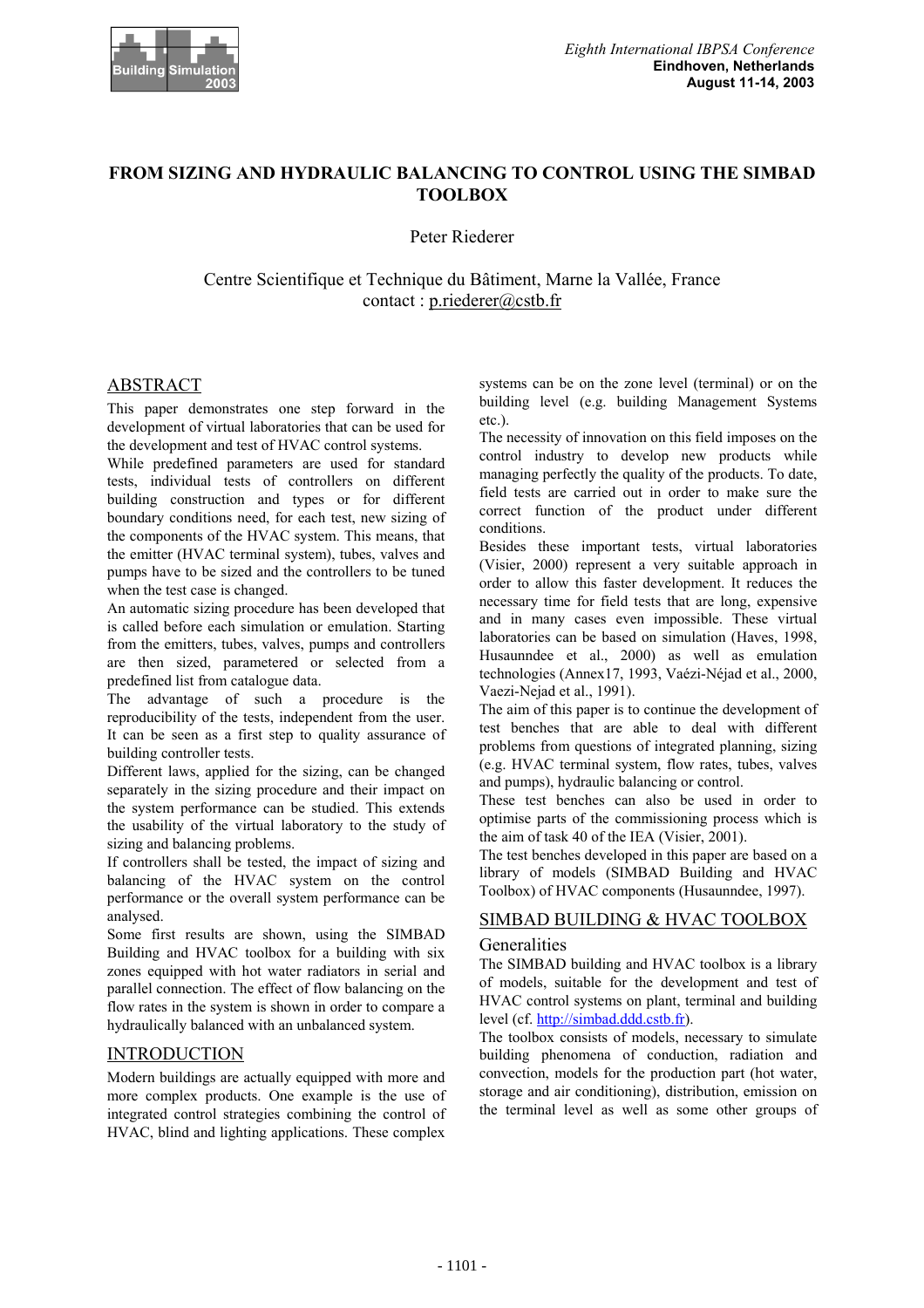useful models (controllers, weather data files, occupancy profiles…) as shown in Figure 1.

The toolbox benefits from the user friendliness of the Simulink graphical environment and uses the "drag and drop" method of the graphical environment to select the components required. The latter are linked together to build the systems.

The models available in this toolbox are structured using a methodology of modelling in a graphical simulation environment (Husaunndee et al., 1999, and Husaunndee, 1999).

One characteristic of the toolbox is the definition of connection vectors to transfer data from one block to another: air vector, water vector, information network, weather vector… These connection vectors enable the user to build the systems following the actual layout of the plant either on the air-circuit or water circuit.

To facilitate the use of the toolbox, different zone models are provided: from one with a predefined list of buildings over others with individual wall description up to zonal models, dividing the room air into subvolumes.

Users of simulation tools can have various knowledge of thermal building simulation. Therefore, the models in the library are structured in order to allow experienced users the access to all parameters and source code while the beginner can use the models even without a particular knowledge of modelling. The models are developed in a way that the necessary parameters are easily available or can be obtained from manufacturer data or rating points. These two points are particularly important as the library is mainly developed for the use on the control field where the users do not necessarily have a significant experience in thermal modelling.

The models in the library are mostly dynamic. They can be switched by the user to steady state models if long term simulations are of interest.

| $ $ $  $ $\Box$ $ $ $\times$<br>$\blacksquare$ simbad3 |                             |                                                                          |                                     |                    |  |  |
|--------------------------------------------------------|-----------------------------|--------------------------------------------------------------------------|-------------------------------------|--------------------|--|--|
| File -<br>Edit View Simulation Format Tools Help       |                             |                                                                          |                                     |                    |  |  |
| D C B &   & B &   Q Q   Q & &   ) =                    |                             |                                                                          |                                     |                    |  |  |
| Building<br>Elements                                   | Production<br>s.<br>Storage | Hydraulic &<br>Aeraulic<br><b>Networks</b>                               | Room<br>Heating &<br>Cooling        | Heat<br>exchangers |  |  |
| Control<br>Utilities                                   | Weather<br>s.<br>Loads      | Other<br>Equipment                                                       | Psychro-<br>metrics &<br>Properties | Others             |  |  |
| Control &<br>Acquisition<br><b>Interfaces</b>          |                             | SIMBAD Building and HVAC Toolbox v3.0<br>Copyright (c) 2003-2004 by CSTB |                                     | Examples           |  |  |

*Figure 1: Structure of the SIMBAD toolbox* 

## The hydraulics library

One new feature of the toolbox is a group of models permitting to describe hydraulic circuits (Figure 2) realising a direct coupling between hydraulic and thermal phenomena.

The effect of hydraulic balancing and control is thus taken into account.

Hydraulic components as well as predefined circuits are available in the toolbox (cf. Figure 2), permitting to represent various hydraulic circuits. These models are then coupled with the models of plant or terminal units that take also into account the hydraulic phenomena. The equations for the hydraulic calculations are listed in the appendix.

Most models of the hydraulic library are focussed on hydraulic phenomena (e.g. valves etc.) since thermal phenomena are negligible. Only mixing elements and tubes consider thermal phenomena. These are simple for the mixing elements (tees or valves), where a simple heat balance is carried out.

In the case of tubes, a thermal heat balance is carried out on the tube that is divided into a number of segments, defined by the user.



*Figure 2: Hydraulic part of the SIMBAD toolbox* 

The calculation of flow rates is described hereunder. Main flow circuit:

The pump model is the main element of the hydraulic circuit (e.g. Figure 11 in the appendix). In this model, the mass flow rate through the main circuit of the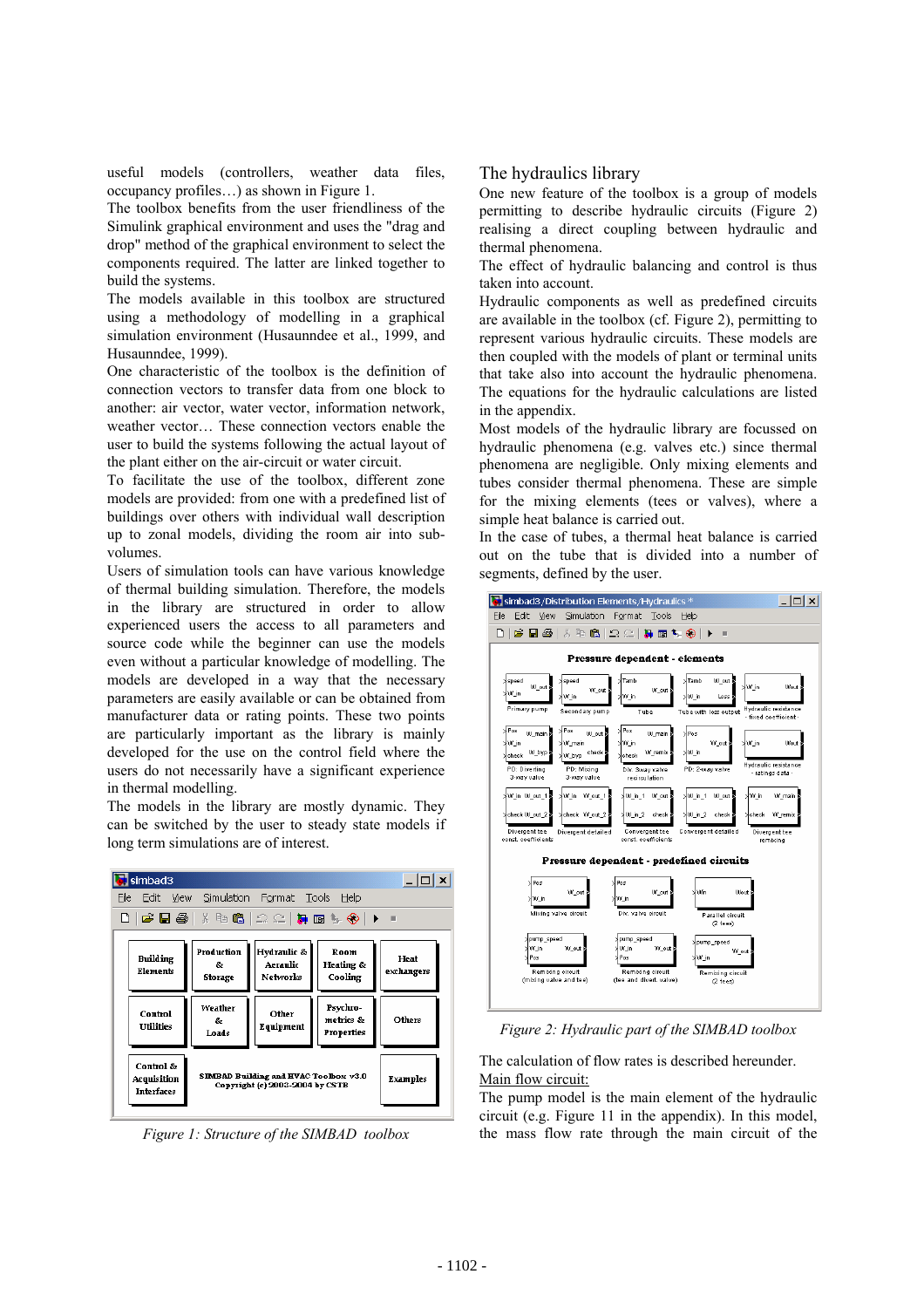system is calculated, depending on the characteristics of the water circuit and the pump curve: the flow rate is obtained by equalising the pressure drop of the water circuit (circuit of a hydraulic network with parallel and serial resistances) to the pressure generated by the pump.

$$
\Delta p_{network} = \Delta p_{pump} \tag{1}
$$

Matlab/Simulink environment allows the iteration of the flow rate for each time step. However, in the case of more complex systems with a large number of parallel and serial connections, this method does a) not guaranty convergence in all cases and b) slow down the simulation speed. A simplified method is thus applied, using the resistance coefficients bequiv of the previous time step to calculate the flow rate (Felsmann et al., 2002]:

$$
\Delta p_{network} = b_{equiv} \dot{m}^2 \tag{2}
$$

A comparison between both methods has shown good agreement, if valve positions and pump speed do not change brusquely. This is generally the case since valve actuators are characterised by a non negligible time constant.

Supplementary pumps in the circuit (cf. Figure 12 appendix) are treated as pressure gains.

## Parallel circuits:

In the case of parallel circuits (cf. Figure 11 or Figure 12 in the appendix), the incoming flow rate has to be divided in the two circuits. This is carried out by equalising the incoming pressure in the tee or valve where both flow paths will join again:

$$
\Delta p_{\text{path2}} = \Delta p_{\text{path3}} \tag{3}
$$

The developed method works for any number of serial and parallel connections.

The drag and drop principle of Matlab/Simulink environment allows a simple modelling without a high knowledge of modelling. The models are completely modular and hydraulic circuits can easily be constructed.

On the other hand, meshed circuits (circuits that are not only replaced by simple parallel or serial resistances, e.g. Tichelmann method) can to date not be simulated since they a need more complex modelling in order to achieve convergence. A method for these circuits which is also based on the modular structure of Matlab/Simulink, is actually being developed for the next version of the library.

# APPLICATION OF THE LIBRARY TO THE CASE OF A 6 ZONE BUILDING

The studied building is divided into 6 characteristic zones. Each zone is provided with heat by a hot water radiator, controlled by a PI controller depending on air and radiant temperature, measured by a controller sensor.

The radiators are supplied with hot water at 70°C from a boiler in the production part of the building. The hydraulic circuit is presented in a simplified way in Figure 3.



*Figure 3: Layout of the hydraulic circuit* 

The circuit is divided into two parallel groups, containing each three radiators in parallel arrangement. A pressure drop between both groups is represented as a valve in Figure 3. This has been added in order to increase the effect of an unbalanced system.

### THE BUILDING MODEL

The building model has already been presented (Riederer et al., 2001). It divides the simulated building into the following the following groups of models (Figure 4):

- Building control (zone control, central HVAC unit control, supervisory control),
- Building production (Air and water preparation for building HVAC system),
- Distribution of water and air flows from "production",
- Mixing of water and air flows returning from emitters (HVAC terminal systems) and zones to the central unit,
- The group "Zones Emitters Loads" where the conditions in the building zones are calculated (models of rooms, heat gains, HVAC terminal systems etc.).

The layout of the different groups of models has been shown previously (Riederer et al., 2001).

The emission part, including radiators and the hydraulic circuit, is shown in Figure 6 (using tubes, tees, singular resistances, valves and radiators from the library).

The graphical environment allows an ease implementation of the circuit as already presented in the schematic of the circuit in Figure 3. This layout can be compared to that of installation plans and the user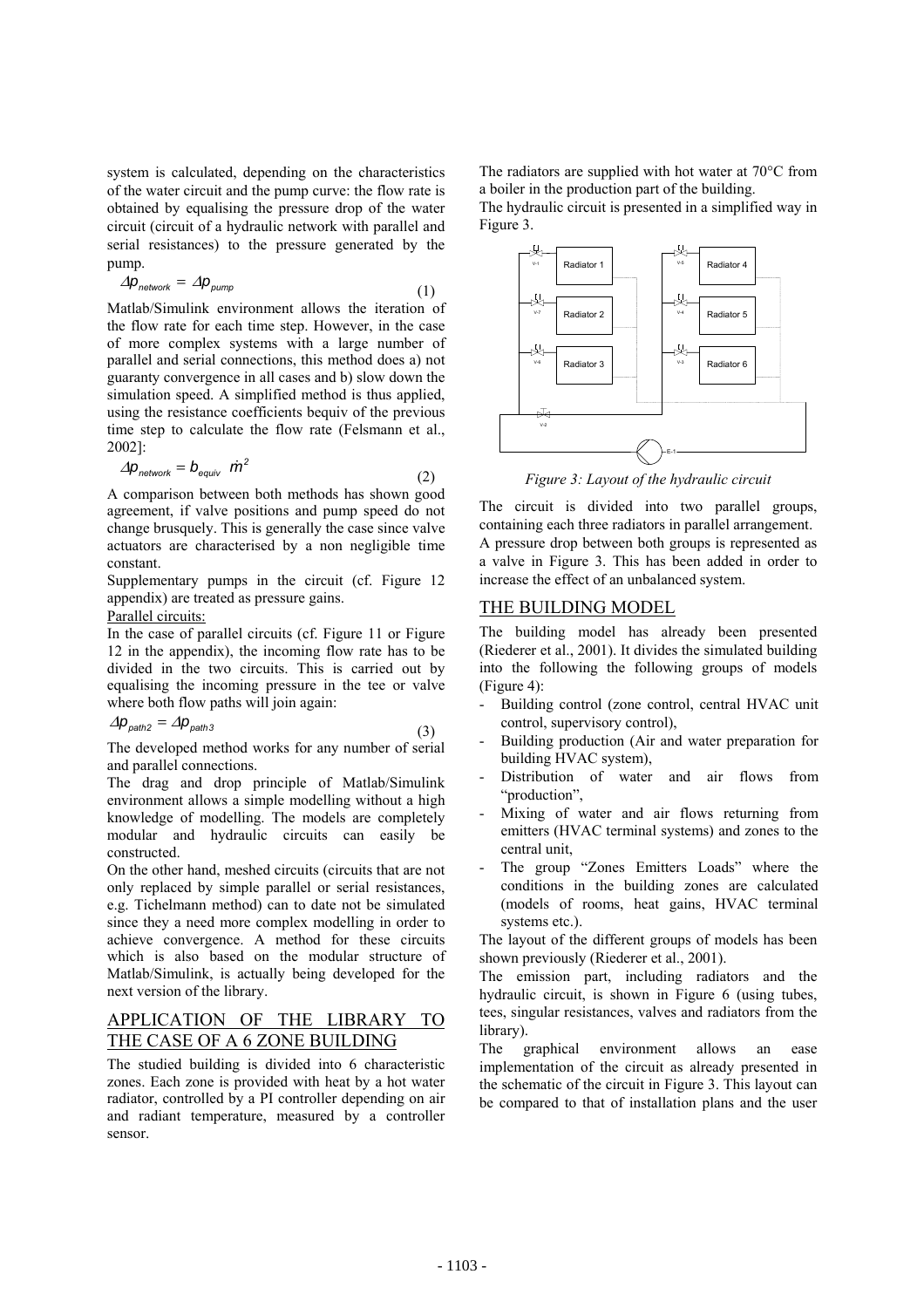can follow and supervise all fluid, heat or control flows at any position in the circuit.

Each radiator circuit in Figure 5 is again represented by a tube, a two way valve, the radiator itself and additional hydraulic resistances (bows, singular resistances etc.) as shown in Figure 5. The valves are here positioned by an actuator model which represents the time delay and time constant of the actuator.

The valves position is driven by an actuator that is commanded by the PI controller, positioned in the room.



*Figure 4: Structure of the building model* 



*Figure 5: Single radiator circuit on the terminal level*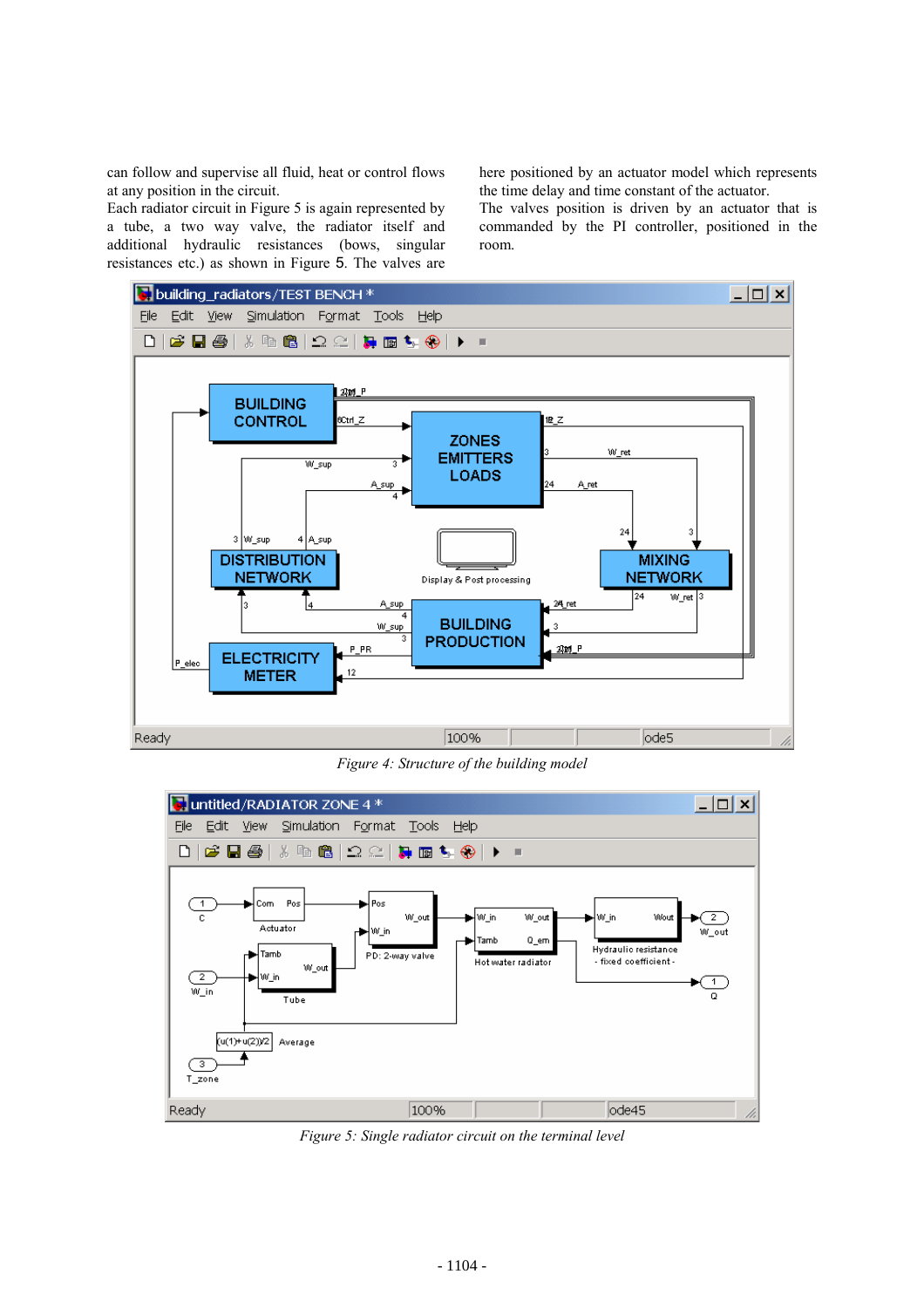

*Figure 6: Structure of the hydraulic network of the building* 

# SIZING PROCEDURE

An automatic protocol has been written for the sizing of the different components and the hydraulic balancing. This allows obtaining a reproducible procedure for all sizing steps. The simulation result is then independent from the user.

The procedure can be based on classic rules (e.g. ASHRAE Handbook of Fundamentals, 2001) or on optimisation criteria. The latter will be carried out in further studies using the various capabilities of the Matlab/Simulink environment as for example an optimisation toolbox (Matlab, 2002). This will be necessary when different sizing approaches shall be compared to a reference case (optimal case).

For each step in this procedure, a command file is written. These are then called by a general sizing program. The advantage of this approach is that the rules for one step can easily be changed and the impact of different sizing methods can be compared.

In this study, a simple sizing procedure is applied to demonstrate the approach.

In a first step, a data base is constructed, listing catalogue data for all components of the system (radiators, tubes, valves, tees and pumps). For simplification, standard values are taken in this study that will be changed to a real data base in a next step. It includes the steps described hereunder:

1. Definition of thermal heat demand in each building zone: in this case, the heat demand is obtained by a first simulation with constant boundary conditions (external temperature and radiation). The same building model as used for later simulations is used for this step.

- 2. Conversion of a data base of heat emission of emitters to the system temperatures available in the treated building (selected supply and return temperatures) that can be different to those given by the manufacturer. The command file calls only the emitter model in order to obtain the values for the whole range of catalogue data.
- 3. Selection of an appropriated emitter dimension from the modified data base of heat emissions. The new list of modified thermal outputs of the emitter is compared to the real heat demand from step 1. The closest value, superior to the real demand is selected in our case.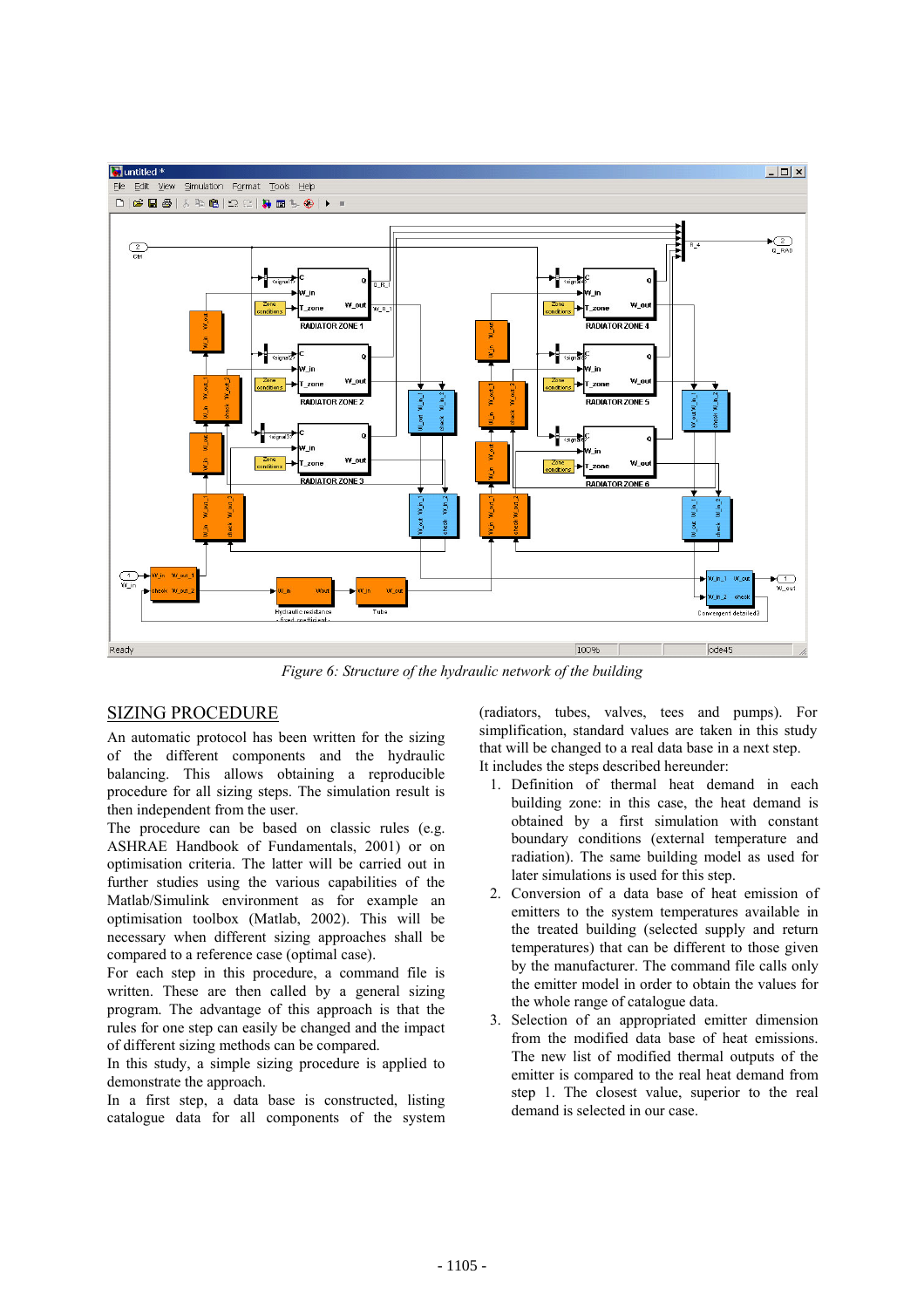- 4. Calculation of the new "nominal" flow rates in order to match the exact heat demand of each room. The emitter model is again used to obtain the flow rate matching with the needed system temperatures. The flow rates in all circuits of the system are then known.
- 5. Selection of tube dimensions in all circuits (depending on the structure of the circuit) in order to prevent excessive water velocities for the flow rates obtained in step 4. Tube dimensions are again selected from standard values for the internal tube diameter.
- 6. Selection of valves with suitable kvs values for the emitters. The building model is used without previous balancing and while imposing the nominal flow rate (step 4) on the main pump of the HVAC system. Each radiator circuit is then opened separately in order to calculate the resistance coefficient of the circuit while all other circuits are closed. Then, the highest kvs value in the valve catalogue is chosen for the circuit characterised by the highest network resistance (minimal valve resistance for the path with the highest resistance to reduce pump energy consumption).

To obtain the other kvs values, a thermal approach has been chosen in this study: all other valves characteristics are obtained by thermal balancing. This means, the kvs value of the valves are iterated in order to obtain the design return temperature which is the same for all emitters in the building. If the emitters have been carefully selected an identical return temperature is obtained at the nominal heat emission of the emitter. When all valve characteristics are selected, the system is working at nominal conditions. These data are used to define the nominal point of the "ideal" pump.



*Figure 7: Procedure of pump selection* 

7. In a last step of the component sizing, an appropriated pump has to be chosen. A simple static approach has been chosen: the nominal point, characterised by the sum of the nominal flow rates in all radiators as well as the pressure drop at the inlet and the outlet of the pump (step 6), is compared to the characteristic curves of the different pump sizes (*Figure 7*). The pump with the closest result has been chosen

with the constraint that the pump curve has to furnish higher pressure as needed at the nominal point (cf. *Figure 7*).

8. Tune terminal controllers.

The last step, the tuning of the controllers is actually being implemented into the procedure. The sizing of a production part including different heat sources (boilers, heat pumps, combined solar systems etc.) is also in progress.

### RESULTS OF SIZING PROCEDURE

In this paper, the sizing is carried out for 6 identical rooms with the same boundary conditions. This permits to compare the impact of sizing and balancing of the final result, the verification of the hydraulic balance in the 6 rooms that must be identical as well.

All components are selected from the predefined lists that are just an example. As already mentioned previously, these lists will be replaced by real data bases from manufacturer data.

The results of the sizing procedure are presented hereunder.

Step 1: The heat demand is obtained for an external temperature of -7°C without internal heat gains in the rooms. The nominal heat demand in each room is found to about 870 W.

Step 2: The nominal heat output of the radiators as well as the heat output of the same radiators for the changed system temperatures (70-50°C) with different room set point temperature is given in Table 1:

*Table 1 : Heat output of the radiators* 

| Heat (90/70) [W]               | 500 | 750 | 1000 | 1250 | 1500 | 1750 | 2000 |
|--------------------------------|-----|-----|------|------|------|------|------|
| Modified<br>heat<br>70/50) [W] | 271 | 405 | 539  | 672  | 804  | 926  | 1067 |

Step 3: Radiator 6 has been chosen by the program.

Step 4: The flow rates in all 6 radiator circuits are adjusted in order to get the nominal heat demand by each radiator. It is found to 33.6 kg/h.

Step 5: The tubes are then selected in order to prevent water velocities above 0.1 m/s. The results can be found in Figure 8.

Step 6: The range of kvs-values has been limited between 0.25 and 1.5 m3/h. The obtained values are shown in Figure 8.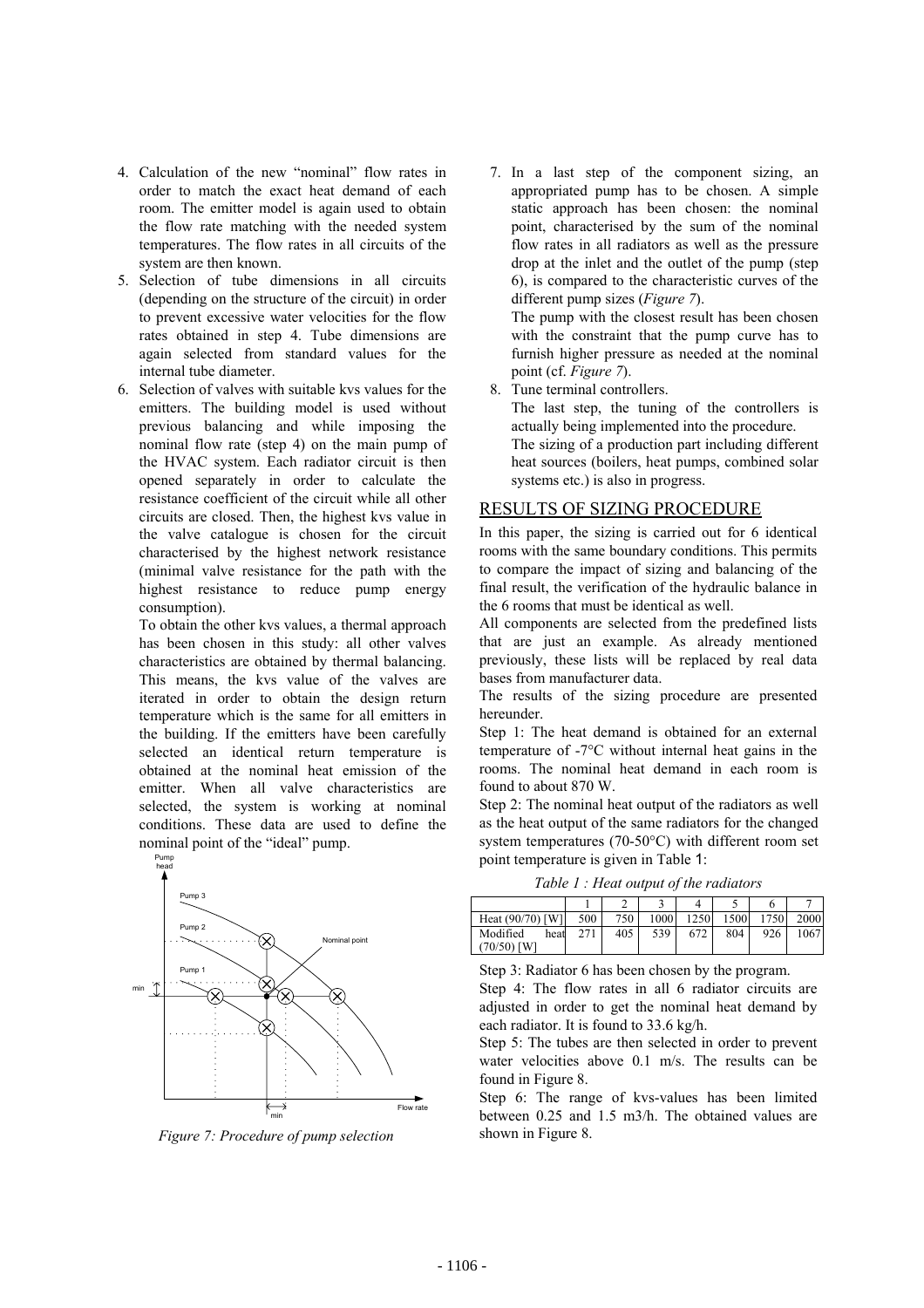Step 7: The smallest pump has been selected by the program since the circuit is very small.

Step 8: This step, the tuning of the controllers, has not been implemented yet.



*Figure 8: Results of the automatic sizing procedure* 

## EFFECT OF HYDRAULIC BALANCING

The effect of balancing using the selected pump is shown for fully opened valves. Since the heat demand in all zones is identical, all flow rates must be the same. Table 2 shows the results of the test in the balanced and in the unbalanced case.

| Balanced [l/h]     | -<br>.                           |             | $\cdot$   | $\circ$<br>1.0 |  |
|--------------------|----------------------------------|-------------|-----------|----------------|--|
| l/h]<br>Jnbalanced | $\Omega$<br>2C<br>$\mathsf{v}$ . | <b>TJ.1</b> | Q<br>ريەت | 24.2           |  |

It can clearly be seen that the balancing allows a more equal distribution of flow through the different radiators. While the flow rates vary from 24.2 to 52.9 kg/h (relative difference of 90.5%, compared to the flow rate obtained in the balanced case), the difference is negligible in the balanced case (0.6%).

The more interesting result of this balancing is the impact of balancing on the final system performance in terms of terminal control. Since the tuning procedure has not been finished yet, the results are not shown in this study. This will be presented in a future paper.

## PLANNED APPLICATIONS OF THE MODEL

After optimisation of the presented sizing procedure and resolution of last problems concerning the usability and validity of such a simulator, it can be applied to a large range of applications. Studies on the influence of the following points on control performance and system efficiency can be undertaken:

- sizing of components (emitters, tubes, valves, pumps etc.),
- hydraulic balancing,
- selection of control utilities (controllers, sensors, actuators).

These points can be treated point by point but also simultaneously. When the points are treated step by step, faults can be detected in the commissioning process. When all points are treated simultaneously, the building with its system can be optimised and rules can be given especially for dynamic sizing and balancing methods.

A difficult point to solve for these studies is the definition of criteria for the comparison. These criteria are actually being developed.

## **CONCLUSION**

In this paper, a test bench for impact of sizing, balancing and control parameters is developed.

The test bench is developed in Matlab-Simulink environment that has the following advantages:

- The Simulink environment allows an easy modelling as well as a detailed system monitoring (access to all data transfers),
- The environment is very suitable for any kind of optimising procedure.

In order to study the impact of the listed parameters, an automatic sizing procedure has been developed where step by step all necessary sizing and parametering of the models is carried out. The different steps are based on rules that can be changed in order to study the effect of the sizing on system performance.

The developed test bench can easily be adapted to other hydraulic circuits or zone numbers.

The demonstrated approach is particularly interesting for parametric studies of controllers installed in different buildings with different use.

The new hydraulic part of the SIMBAD toolbox permits the simulation of different hydraulic circuits.

First results have been shown for an exemplary building.

In a next study, the effect of different sizing and balancing methods will be compared and the impact on control performance and energy consumption will be analysed. Criteria will be developed in order to carry out these comparisons.

Especially when variable speed pumps shall be used, this tool will be very helpful to analyse the effect of sizing on the final result.

The automatic sizing procedure has been successfully applied to the terminal part. In a next step, the production part will be sized in the same way.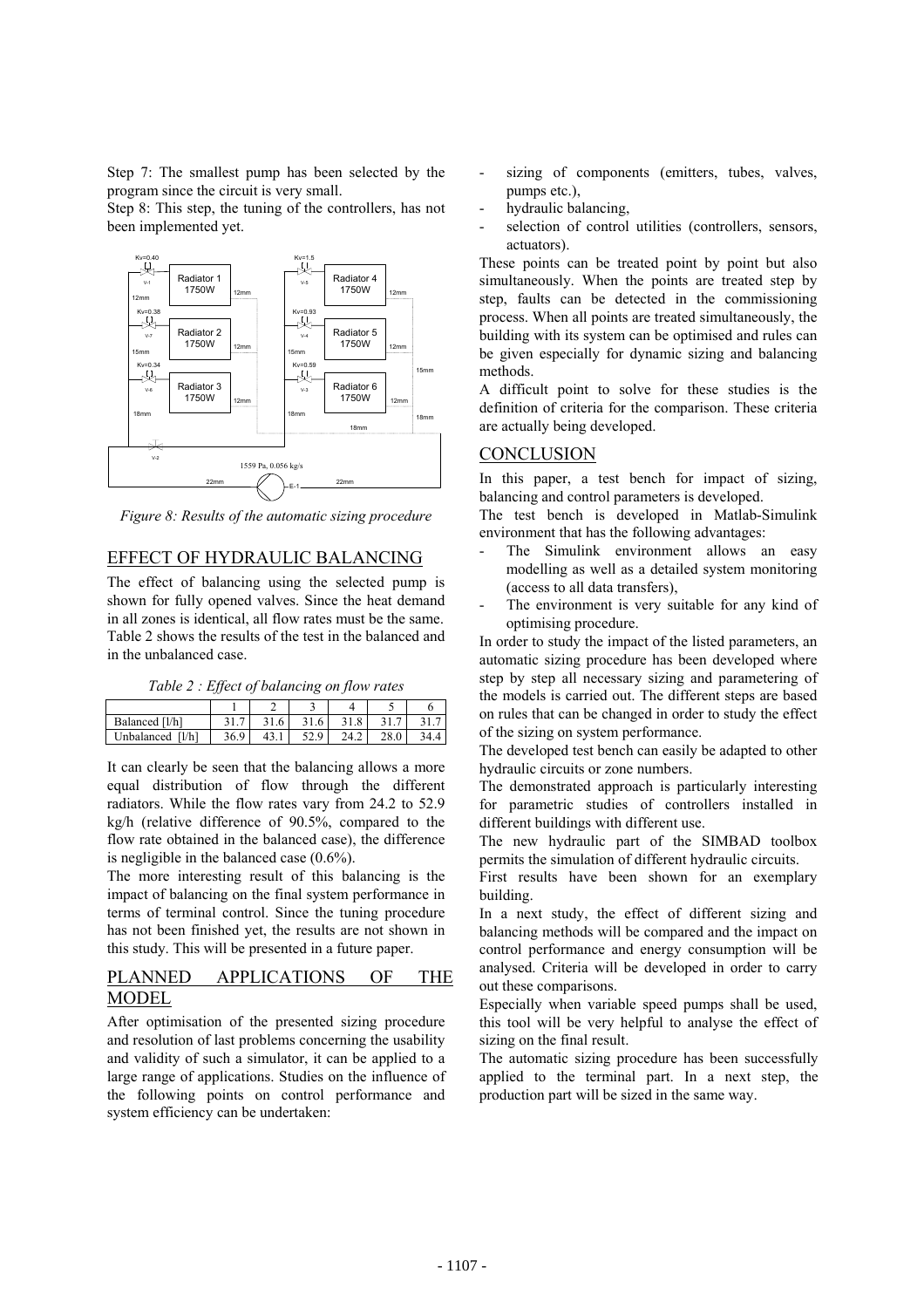#### **BIBLIOGRAPHY**

- Annex17, 1993. Development of emulation methods, VTT reseach notes, ISBN 951-38-448-X
- ASHRAE Handbook of Fundamentals, 2001. SI Edition, American Society of Heating, Refrigerating and Air conditioning Engineers
- Felsmann, C., Werdin, H., Knabe G., 2002. Simulation of domestic heating system by integration of TRNSYS in a Matlab/Simulink model, System simulation in buildings SSB, Liège, Belgium
- Idel'cik, 1960. Momento des pertes de charge coefficients de pertes de charge singulières et de pertes de charge par frottement, Eyrolles, Editeur Paris
- Haves, 1998. A standard simulation test bed for the evaluation of control algorithms and strategies, ASHRAE Transactions, 1998, Vol. 104, Part1
- Husaunndee, A., Bolher, A., Jandon, M., Millet, J.R., Visier, J.C., 2000. Improving the SIMBAD Toolbox for the Development and Assessment of integrated control Strategies, Proceedings of Sustainable Building 2000, Maastricht, the Netherlands, October 2000, pp494-496
- Husaunndee, A., Visier, J.C., 1997. SIMBAD: A simulation toolbox for the design and test of HVAC control systems. Proceedings of the 5th international IBPSA conference, Prague, CZECH REPUBLIC, 2 : 269-276
- Husaunndee, A., Visier J.C., 1999. The building HVAC System in control engineering- A modelling approach in a widespread graphical environment, ASHRAE transactions, 1999, Vol. 105, Part 1
- Husaunndee, 1999. Modélisation des installations de génie climatique en environnement de simulation graphique, Thèse de Doctorat, Ecole nationale des ponts et chaussées, Paris, France
- Riederer, P., Husaunndee, A., Vaezi-Nejad, H., Bruyat, F., 2001. Development and quality improvement of HVAC control systems in virtual laboratories, P. Riederer, et al., Building Simulation 2001, Rio de Janeiro, Brazil, August 2001
- Matlab, 1998. Matlab. Version 6.1 Mathworks Inc., Ma., USA, 1998
- Simulink, 1998. SIMULINK dynamic System Simulation for Matlab. Version 2.1 Mathworks Inc., Ma., USA, 1998
- Vaézi-Nejad, 2000. Projet QUALISIM: QUalité Assistée par la SIMulation – Définition du Cahier des charges et réalisation d'une première version d'un laboratoire virtuel, CSTB, Marne-la-Vallée, November 2000
- Vaézi-Nejad et al., 1991. The use of building emulators to evaluate the performance of building energy managment systems , IBPSA Simulation 91 , Conference proceedings building simulation 91 pp. 209-213
- Visier, J.C., 2000. Virtual laboratories used for climatic engineering, International Journal of HVAC&R research, Volume 6, number 6, October 2000
- Visier, J.C., 2001. Des outils pour le commissionnement des installations de génie climatique, Annex 40, International Energy Agency

## LIST OF SYMBOLS

*Latin letters:* 

| m   | Flow rate                     | [kg/s]                |
|-----|-------------------------------|-----------------------|
| A   | Surface                       | $\lceil m^2 \rceil$   |
| b   | Resistance coefficient        |                       |
| D   | Thickness                     | [m]                   |
| H   | Height                        | [m]                   |
| kv0 | Valve capacity (fully closed) | $\lceil m^3/h \rceil$ |
| kvs | Valve capacity (fully open)   | $\lceil m^3/h \rceil$ |
| L   | Length                        | $\lceil m \rceil$     |
| p   | Static pressure               | [Pa]                  |
| Pos | Position                      | $\lceil\% \rceil$     |
| W   | pump speed                    | [rpm]                 |
|     |                               |                       |

*Greek letters:* 

| $\alpha$ | Correction factor      | $\mathsf{L}$                  |
|----------|------------------------|-------------------------------|
| λ        | Friction factor        | l-l                           |
| ρ        | Density                | $\lceil \text{kg/m}^3 \rceil$ |
|          | Resistance coefficient | l-l                           |

*Subscripts:* 

100 percentage of valve opening

| $180^\circ$  | outlet/inlet path with 180° to inlet/outlet path |
|--------------|--------------------------------------------------|
| $90^{\circ}$ | outlet/inlet path with 90° to inlet/outlet path  |
| equiv        | equivalent                                       |
| max          | maximal                                          |
| network      | network                                          |
| nom          | nominal                                          |
| out          | outlet path                                      |
| pump         | pump                                             |
| ret          | return                                           |
| singular     | singular (resistance)                            |
| sup          | supply                                           |
| tube         | tube                                             |
|              |                                                  |

Note: The appendix is only available in the electronic version of the paper.